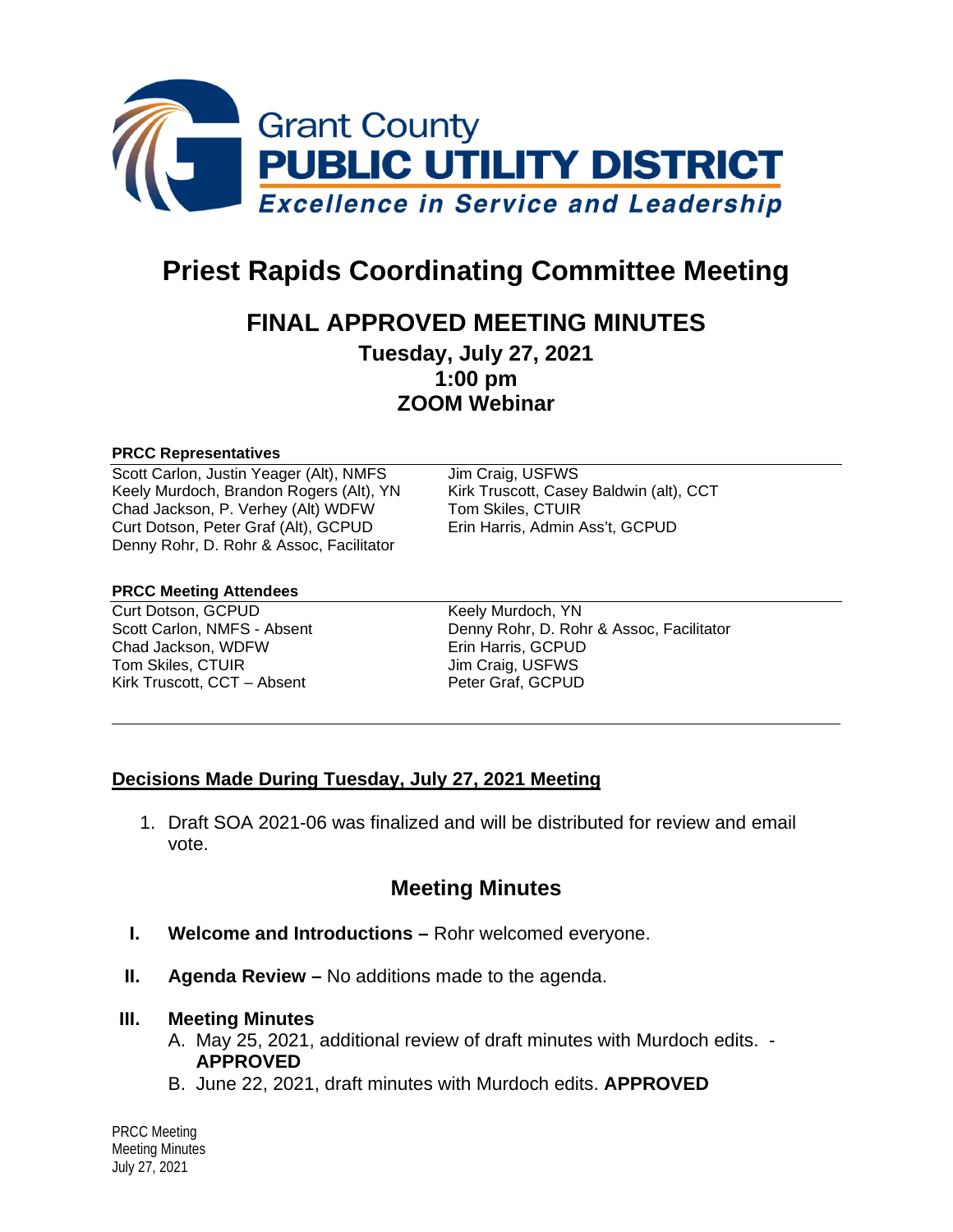## **IV. Review of Actions Items from June 22, 2001, Meeting –**

- 1. Murdoch will develop a draft SOA for committee members to review regarding PRCC Facilitator Selection Process. - Completed
- **V. SOA 2021-06, Review and Evaluation of PRCC Facilitation -** Rohr stated that the initial draft SOA that was received on June 28<sup>th</sup> from Murdoch and distributed to committee members by email. An edited copy with comments of draft SOA 2021-06 was received from Dotson on July 21<sup>st</sup> and distributed to the PRCC for their review and further discussion during today's meeting.

All committee members concurred that Bryan Nordlund will be the newly hired facilitator. Next, committee members discussed the original draft SOA, plus the edits provided by Dotson. The Background section of the draft SOA was discussed first, and all agreed with Dotson's edits provided. Next, the Statement section was reviewed, and Murdoch explained the suggestion of developing a review protocol for formal evaluation after a 12-month period to allow the committee to determine if the facilitation arrangement will continue. Included in the formal evaluation would be a 6-month informal check-in to allow for discussion, recommendations, and corrective action, if needed, prior to the end of the 12-month period. Committee discussion continued regarding how to grade the formal evaluation at the end of the 12-month period. The original draft SOA from Murdoch suggested consensus be required to continue the facilitation arrangement. Dotson's edits shared an alternative approach wherein each committee member would be involved individually and anonymously in evaluating the facilitator, and Murdoch and others agreed with this approach. Moreover, all agreed to the creation of an evaluation questionnaire with a scoring system that would be completed by each committee member. All agreed if a score of 80% or higher was achieved, the facilitator would remain, and no further action is needed. However, if a score of less than 80% was achieved, all agreed a vote of the committee members would be conducted and 5 of 7 votes of approval would be required to continue the facilitation arrangement. There was agreement that SOA 2021-06 expires following the 12-month evaluation for Bryan Nordlund. Rohr was tasked with providing a final copy of the draft SOA with clarification of the agreement reached through today's discussion. Next, Rohr will conduct an email vote of the final draft of the SOA. Rohr will contact Carlon and Truscott, who were absent from today's meeting, and inform them of today's path forward. There was additional discussion of developing an ongoing evaluation protocol for the facilitator position, and all agreed to continue that discussion after Bryan Nordlund assumes the position after the August  $24<sup>th</sup>$  meeting.

- **VI. 2021 Spill Report –** Dotson shared Wanapum and Priest Rapids are in full spill mode, and both powerhouses are operating their turbines in fish-mode.
- **VII. Potpourri –** Nothing additional.

## **UPDATES**

PRCC Meeting Meeting Minutes July 27, 2021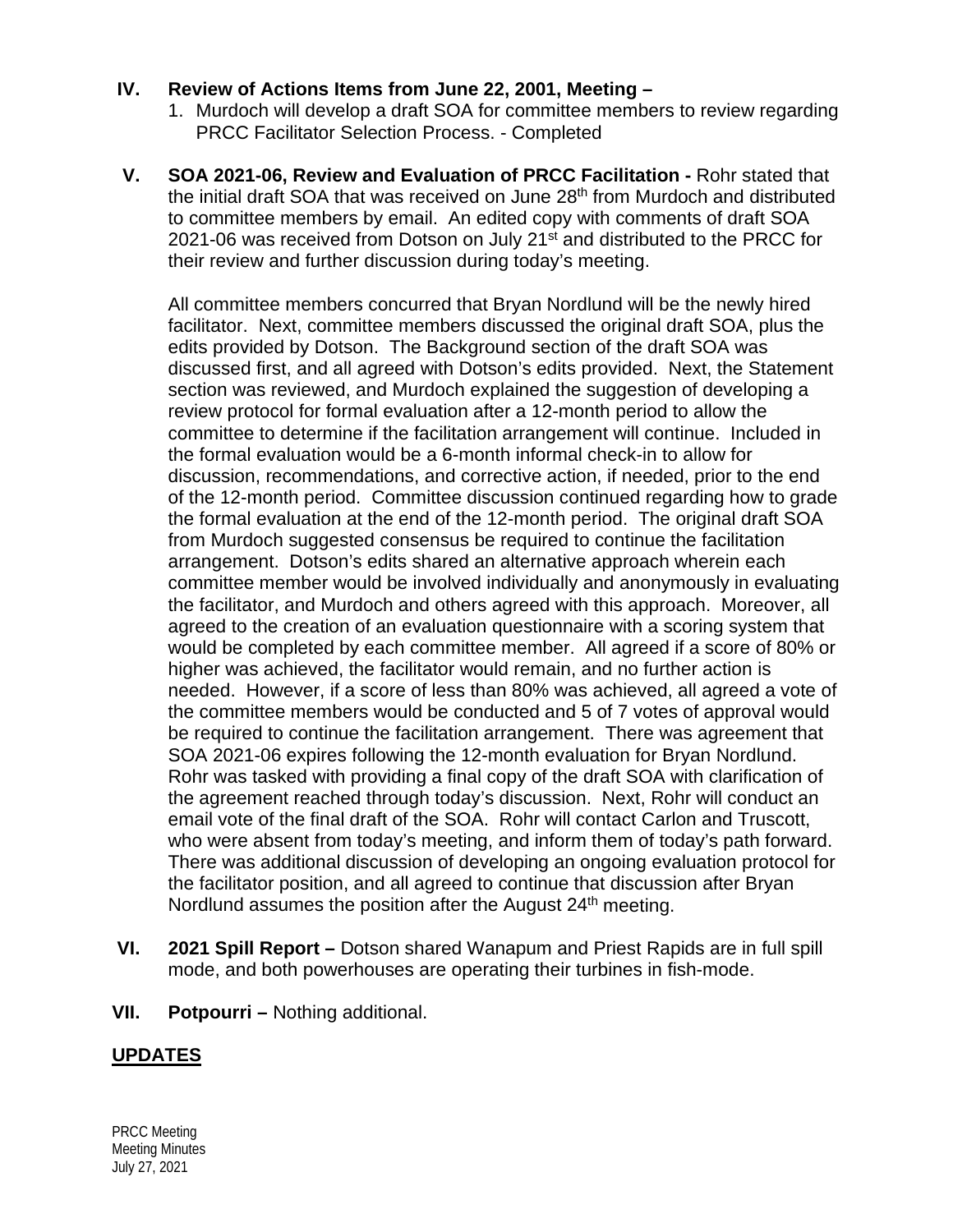- **VIII. Avian Predation Activities –** Dotson commented that RTR will scan for PIT tags on Goose Island, and RTR has notified the USBR ahead of time to let them know RTR's intent. Skiles inquired how RTR will use the raw data for determining predation rates, saying that they must know what the detection probabilities are at the different locations for finding the tags. Dotson stated to the committee that Grant provided RTR with additional PIT tags pre-season for the purpose of sowing the different colony locations for determining detection probabilities post nesting season. Dotson also shared that there were no PIT tags detected on Goose Island the past few years, since active dissuasion was taking place and it will be interesting to see how many, if any, PIT tags are detected since tern nesting has been observed this season on Goose Island.
- **IX. FCRPS BiOp – Corps/BOR Avian Predation Management in Columbia Plateau Region –** Rohr shared that the USBOR has a new Fish & Wildlife Supervisor, Sarah Fesenmeyer, overseeing their avian program, and her contact information is: [sfesenmyer@usbr.gov](mailto:sfesenmyer@usbr.gov) ,Office: 208-378-5275 Cell: 208-292-7968.

## **X. Review of Outstanding NNI Funded Projects**

- A. Lower Wenatchee Instream Flow Enhancement Project Phase II Rohr shared there has not been any movement on this project.
- B. "Non-Native Predator Recruitment Reduction Phase I" Murdoch shared the following report from Geoff McMichael; Otoliths from larvae are being processed in the lab, sampling and micro chemistry results will be summarized in a letter report by mid-September.
- C. "Northern Pike Removal in Lake Roosevelt" No update
- D. Avian Predation on ESA-listed Juvenile Salmonids on the Mid-Columbia River, 2021 - Dotson reported that Ken Collis, Real Time Research, and his team will be surveying Goose Island for PIT tags later this week. After the PRCC meeting Dotson shared an email from Mitch Mumma, USBR that requested RTR delay their Goose Island survey as protected gull nests and forester tern chicks are on the island that can't be disturbed. Once the USBR verifies nesting is completed for the season, they will let the RTR team conduct their survey.
- E. Barkley Irrigation Co Permanent Point of Diversion, Completing Implementation of the Permanent Solution - Rohr shared this is still on hold with PRCC-Hab. SC working with MSRF (Methow Salmon Recovery Foundation) and Trout Unlimited on what can be done for land restoration.

## **XI. Committee Reports**– Email distribution.

**XII NNI and Habitat Funds Report 2021 Q1 / Q2 –** Harris is working with Grant Accounting to review all the NNI/Habitat agreements to ensure correct balances and closing old agreements. She will be meeting with Dave Duvall, Grant PUD PRCC-Hab. SC representative, on 8/2/2021 to close out old agreements and expects Patti Dietmeyer to send out Q2 report in August.